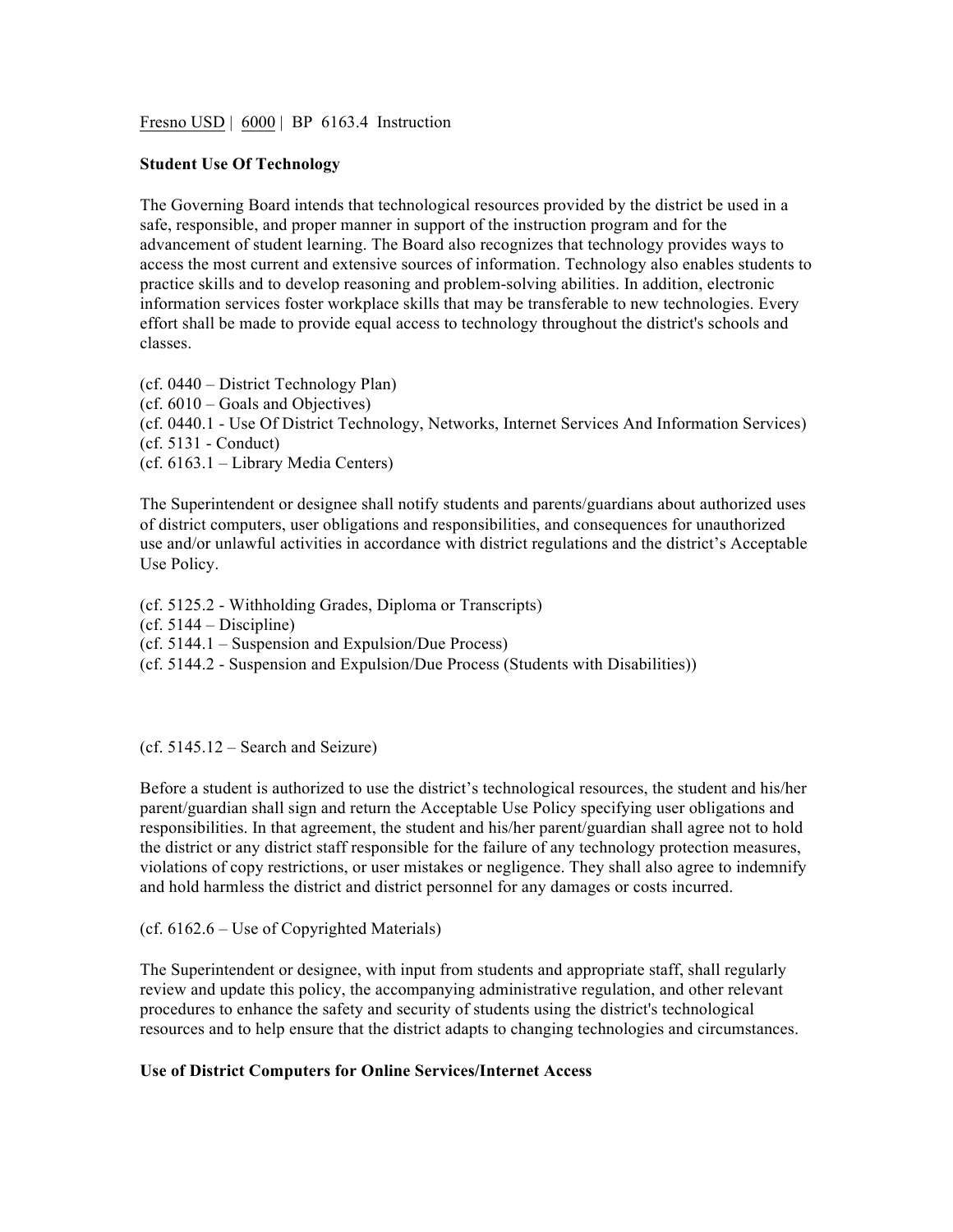The Superintendent or designee shall ensure that all district computers with Internet access have a technology protection measure that blocks or filters Internet access to visual depictions that are obscene, child pornography, or harmful to minors and that the operation of such measures is enforced. (20 USC 6777, 47 USC 254)

To reinforce these measures, the Superintendent or designee shall implement rules and procedures designed to restrict students' access to harmful or inappropriate matter on the Internet and to ensure that students do not engage in unauthorized or unlawful online activities. Staff shall supervise students while they are using online services and may have teacher aides, student aides, and volunteers assist in this supervision.

The Superintendent or designee also shall establish regulations to address the safety and security of students and student information when using email, chat rooms, and other forms of direct electronic communication.

The Superintendent or designee shall provide age-appropriate instruction regarding safe and appropriate behavior on social networking sites, chat rooms, and other Internet services. Such instruction shall include, but not be limited to, the dangers of posting personal information online, misrepresentation by online predators, how to report inappropriate or offensive content or threats, behaviors that constitute cyberbullying, and how to respond when subjected to cyberbullying.

Student use of district computers to access social networking sites is prohibited. To the extent possible, the Superintendent or designee shall block access to such sites on district computers with Internet access.

Legal Reference: EDUCATION CODE 51006 Computer education and resources 51007 Programs to strengthen technological skills 51870-51874 Education technology 60011 Instructional materials definition 60013 Supplementary instructional materials 60017.1 Technology-based materials 60044 Prohibited instructional materials PENAL CODE 313 Harmful matter 502 Computer crimes, remedies 632 Eavesdropping on or recording confidential communications 653.2 Electronic communication devices, threats to safety UNITED STATES CODE, TITLE 15 6501-6506 Children's Online Privacy Protection Act UNITED STATES CODE, TITLE 20 6751-6777 Enhancing Education Through Technology Act, Title II, Part D, especially: 6777 Internet safety UNITED STATES CODE, TITLE 47 254 Universal service discounts (E-rate) CODE OF FEDERAL REGULATIONS, TITLE 16 312.1-312.12 Children's Online Privacy Protection Act CODE OF FEDERAL REGULATIONS, TITLE 47

54.520 Internet safety policy and technology protection measures, E-rate discounts